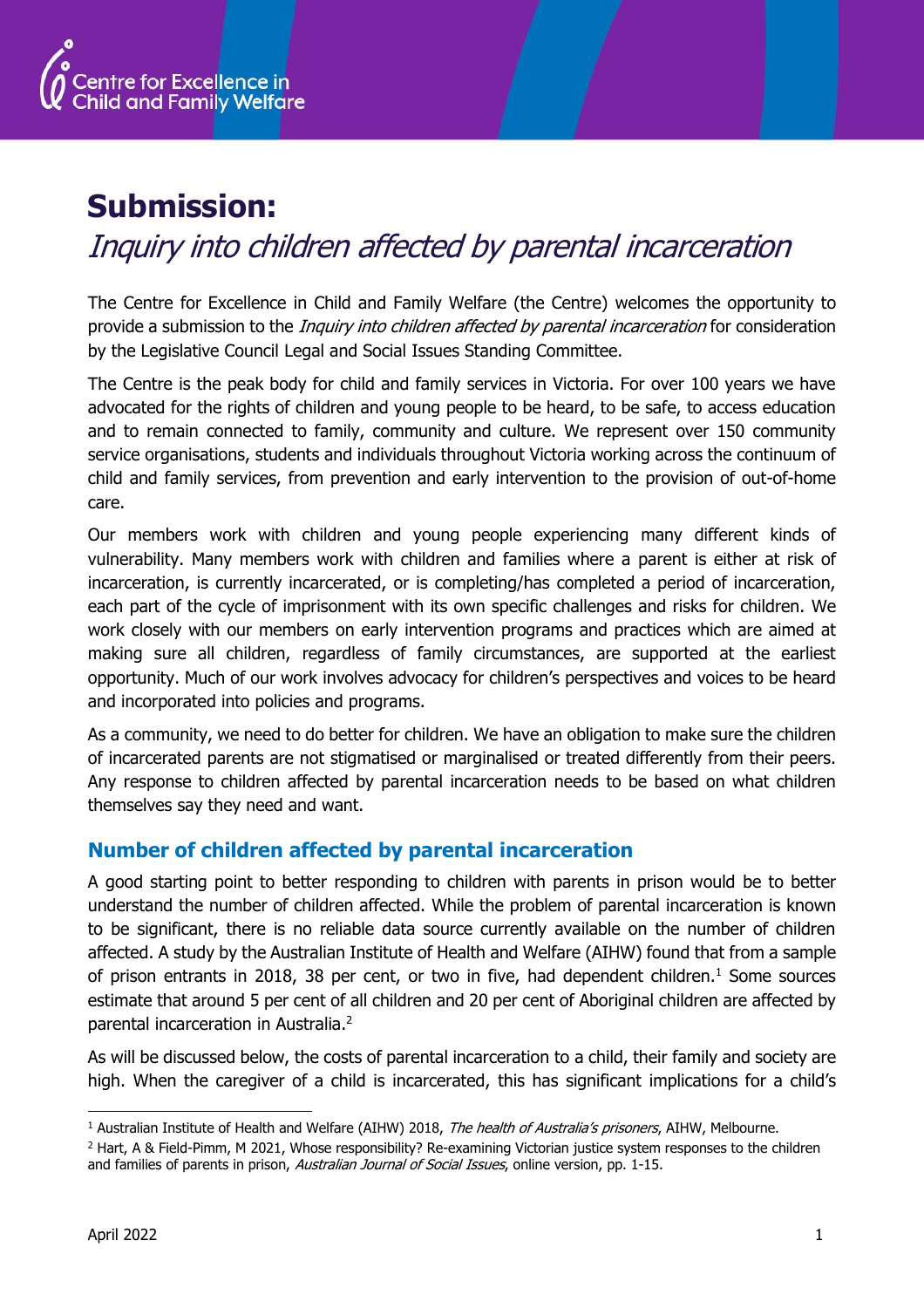

rights, safety and wellbeing. As a community, we have a responsibility to make sure that all children affected by parental incarceration receive appropriate care and support in their best interests. If support is to be provided to all children, then data on the scope of the problem is needed to show the extent to which we are delivering on this promise. We therefore recommend that the Victorian Government advocate for the AIHW to collect and annually report data on:

- the number of prisoners with children aged 0-18 years
- the number of children they have
- whether their children are from Aboriginal or CALD backgrounds
- who cared for the children immediately prior to incarceration
- who is caring for them while the parent is in prison
- whether the child is receiving child protection services.

This kind of data would increase the visibility of children and inform the scale and quality of the service system response.

#### **Recommendation**

That the Victorian Government advocates for the Australian Institute of Health and Welfare to collect and annually report data on the number of prisoners with children aged 0-18 years, the number of children they have, whether their children are from Aboriginal or CALD backgrounds, who cared for the children immediately prior to incarceration, who is caring for them while the parent is in prison and whether the child is receiving child protection services.

### **Impacts of parental incarceration on children**

There is extensive evidence pointing to a range of wellbeing concerns and adverse impacts that children affected by parental incarceration are likely to experience in the short-term, long-term, and intergenerationally.<sup>3</sup> Much of this research is from the United States, where millions of children are affected by parental incarceration.<sup>4</sup> A US longitudinal study using a nationally representative sample found that for people who had a father in prison during their adolescence, there were significant associations with physical and mental health conditions, lower educational attainment and satisfaction, and poorer economic outcomes.<sup>5</sup>

Having an incarcerated parent is considered to be an Adverse Childhood Experience (ACE).<sup>6</sup> Children who reside in the care of their parent/s at the time of their parent's arrest are likely to experience significant trauma and attachment disruption as well as separation anxiety and development

<sup>3</sup> Miller, HV, Barnes, JC 2015, The association between parental incarceration and health, education, and economic outcomes in young adulthood, American Journal of Criminal Justice, vol. 40, no. 4, pp. 765-84.

<sup>4</sup> Cramer, L, Goff, M, Peterson, B & Sandstrom, H 2017, Parent-child visiting practices in prisons and jails: a synthesis of research and practice, Urban Institute, Washington D. C.

<sup>5</sup> Miller & Barnes 2015.

<sup>&</sup>lt;sup>6</sup> Arditti, JA 2012, Child trauma within the context of parental incarceration: a family process perspective, Journal of Family Theory & Review, vol. 4, no. 3, pp. 181-219; Emerging Minds 2020, Adverse Childhood Experiences (ACEs): summary of evidence and impacts, Emerging Minds: National Workforce Centre for Child Mental Health, Canberra.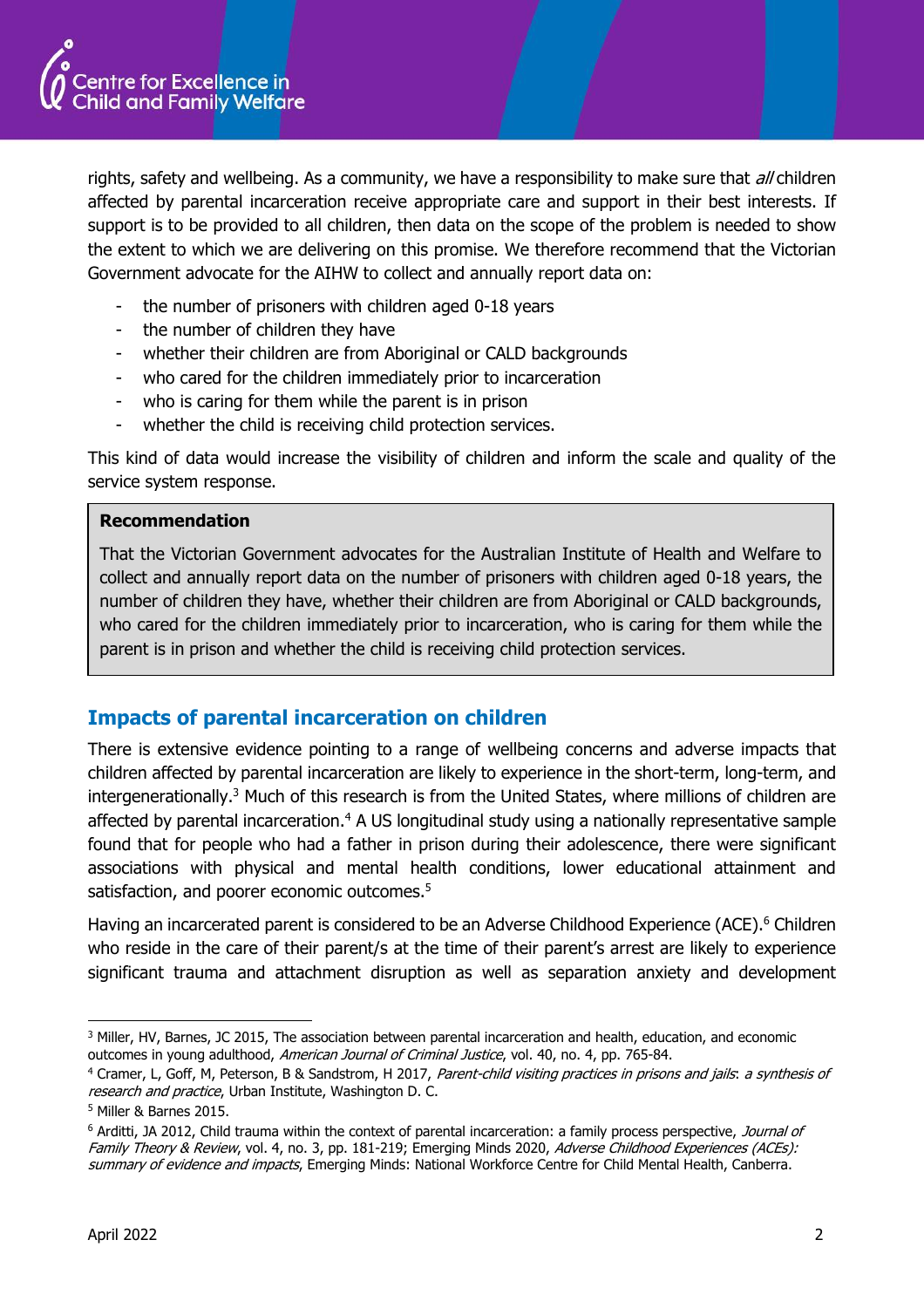

regression.<sup>7</sup> Interrupted attachment with caregiver/s can affect the development of healthy attachments throughout life.

A summary of other impacts indicated by the research include:

- Changed care arrangements, instability and uncertainty: When a parent is arrested, a child may continue to live with another parent or caregiver with limited change to their home life, however this is not the case for all children and many experience uncertainty. $8$  For some children, their living circumstances may change drastically, with possible changes to where they live and who cares for them, where they go to school, and to their existing social networks and friendship groups. We need to minimise these disruptions as far as practicable through collaborative and skilled service responses.
- Socioeconomic impacts: A parent going to prison can have significant and immediate consequences for a family's financial wellbeing, increasing their risk of poverty and housing insecurity. $9$  Kinship carers, and grandparents in particular, often experience financial hardship when taking on the care of children. Given that poverty is strongly correlated with other childhood adversities, this is an important factor to consider when thinking about the impact of parental incarceration on children.<sup>10</sup> It suggests consideration should be given to additional financial support for these caregivers to minimise the material and social impacts on children's lives as a result of parental incarceration.
- Child protection involvement: Children who do not have an appropriate alternative caregiver within their family or social network are at risk of child protection intervention and of being placed in foster care or residential care.<sup>11</sup> The length of the parent's period of incarceration contributes significantly to protective planning, and in accordance with the legislation regarding permanency planning, is likely to determine whether there is planning for reunification, or whether plans are made to have the child remain out of parental care permanently. Children need to have a say in what happens to them when a parent is incarcerated.
- Stigma,<sup>12</sup> marginalisation and social exclusion: Parental incarceration is a known contributor to family marginalisation and social exclusion. $13$  Increasing practitioner and community understanding of the impacts of parental incarceration on children could help mitigate against this.
- Education engagement and performance challenges: Lack of understanding by the school system and a child's own feelings associated with their parent's incarceration can lead to

<sup>7</sup> Arditti 2012; Miller & Barnes 2015.

<sup>8</sup> Arditti 2012.

<sup>9</sup> Arditti 2012; Miller & Barnes 2015.

<sup>&</sup>lt;sup>10</sup> Hughes, M & Tucker, W 2018, Poverty as an Adverse Childhood Experience, North Carolina Medical Journal, vol. 79, no. 2, pp. 124-26.

<sup>11</sup> Arditti 2012.

<sup>12</sup> Arditti 2012.

<sup>13</sup> Miller & Barnes 2015.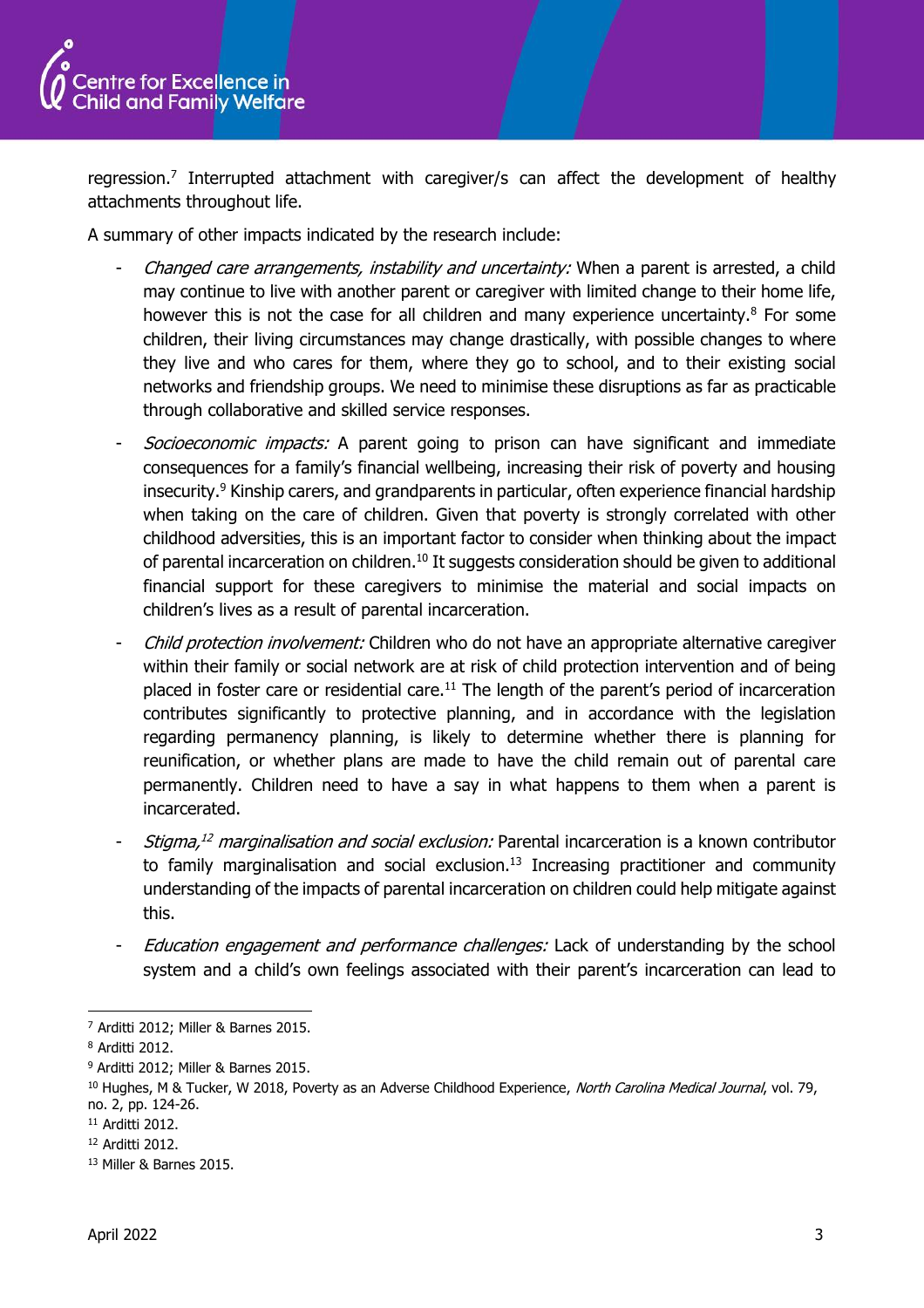

academic and behavioural challenges at school and higher levels of absenteeism.<sup>14</sup> Increasing professional understanding of the impact on children's educational engagement and performance could inform localised responses and state-wide educational guidance.

Emotional distress and mental health and behavioural challenges: Some studies have found high levels of post-traumatic stress among children affected by parental incarceration. 15 Children can be left feeling worried or afraid for their incarcerated parents, whether they choose to see them or not.<sup>16</sup> Better access to specialised supports and services could assist in addressing this impact.

Children bear the impact of and punishment for a parent's crime through the removal of their caregiver. They are entitled to trauma-informed therapeutic supports similar to those provided to victims of crime to process their grief and parental separation and to mitigate adverse outcomes. Timely supports near to home are needed to enable children to recover and thrive. Unfortunately, availability of therapeutic counselling and support for children in Victoria is currently limited, particularly in regional areas, with long waiting lists for support.

#### **Recommendation**

That the Victorian Government take action to address the shortage of therapeutic counselling services for children affected by parental incarceration.

#### **Impact of and challenges maintaining contact with an incarcerated parent**

Frequent contact with incarcerated parents has been associated with improved emotional adjustment and coping skills in children.<sup>17</sup> However, visiting a parent in prison can be a very difficult experience for a child and must be undertaken with care, ideally supported by family and a specialist worker.<sup>18</sup>

One study drew on interviews with families from four different countries and found that:

the practical and financial barriers to maintaining contact and the suitability of prison visiting environments … had important implications for children's emotional health and the extent to which contact was conducive to supporting parent-child relationships.<sup>19</sup>

<sup>19</sup> Sharratt 2014.

<sup>14</sup> Levkovich, I & Ne'emani H 2022, 'Childhood in the shadow of prison bars': How school counselors cope while counseling children of incarcerated parents, Children & Society, online version, pp. 1-17; Shlafer, RJ, Reedy, T & Davis, L 2018, School-based outcomes among youth with incarcerated parents: differences by school setting, Journal of School Health, vol. 87, no. 9, pp. 687-695.

<sup>15</sup> Arditti 2012.

<sup>16</sup> Arditti 2012.

<sup>&</sup>lt;sup>17</sup> Kremer, KP, Christensen, KM, Stump, KN, Stelter, RL, Kupersmidt, JB & Rhodes, JE 2021, The role of visits and parent-child relationship quality in promoting positive outcomes for children of incarcerated parents, Child and Family Social Work, online version, pp. 1-11; Sharratt, K 2014, Children's experiences of contact with imprisoned parents: A comparison between four European countries, *European Journal of Criminology*, vol. 11, no. 6, pp. 760-75. <sup>18</sup> Arditti 2012.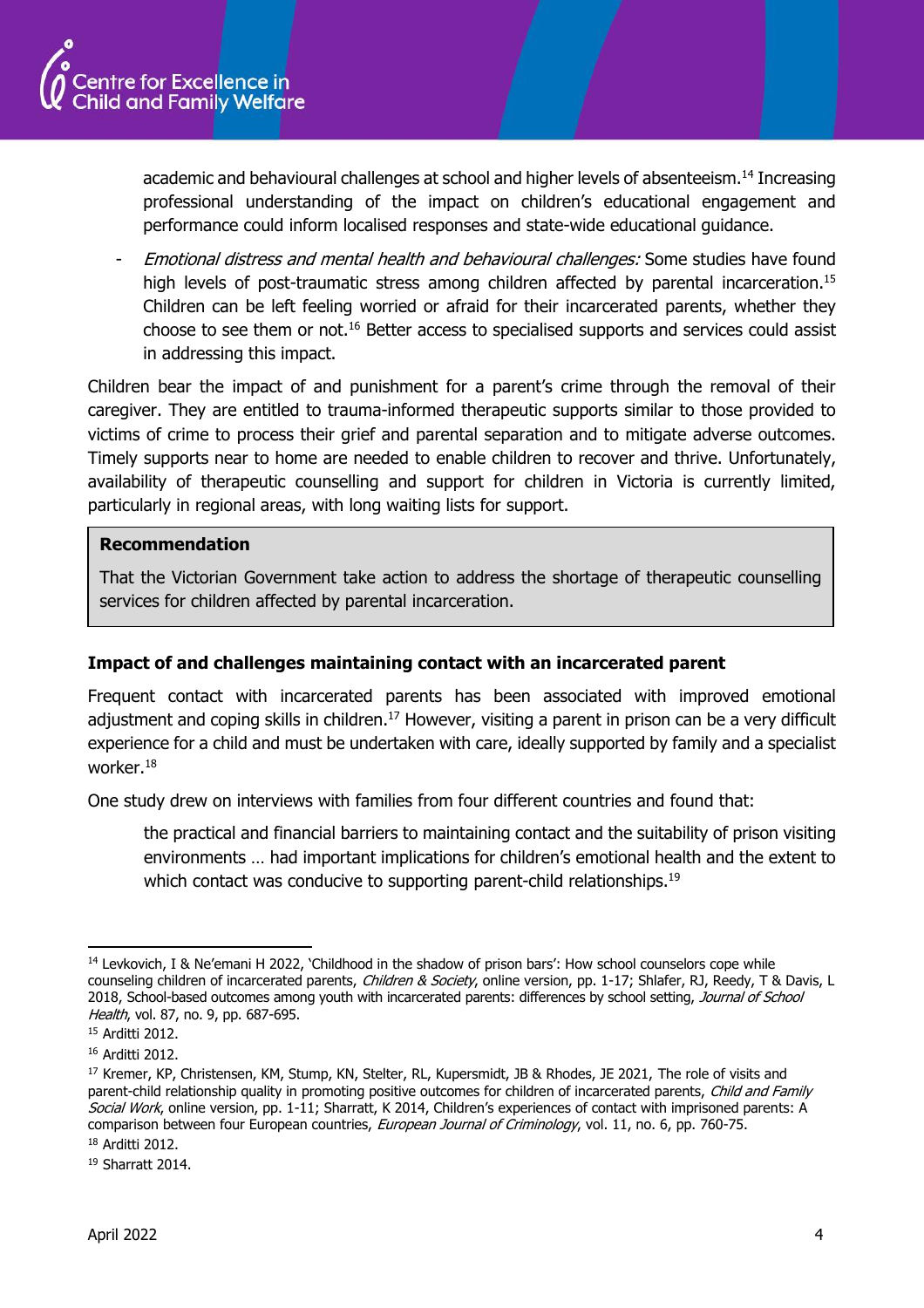

This reinforces the importance of child-friendly visiting environments to enable the child-parent relationship to be sustained during incarceration. We need to make sure that when children visit their parents the environment is as safe and welcoming as it can possibly be to prevent further traumatisation.

When a child is in the child protection system, maintaining contact with a parent in prison comes with additional complications as there are likely to be orders in place dictating contact arrangements with parents. The frequency of visits to a parent in prison will vary based on a number of factors from age and wishes of the child to travel distance. Contact frequency and arrangements may also be affected by the circumstances of the other, non-incarcerated parent, who also does not have care of the child. Further, the justice system can be challenging for protective workers (especially new or inexperienced workers) to navigate when supporting a child to maintain contact with parents, exacerbated by differing processes between prisons. At all times the system must take into account what is in the best interests of children and how we can continue to support their emotional and physical wellbeing.

There can be further complexities regarding contact arrangements, particularly when the relationship between the foster carer or kinship carer and the parent is less than amicable. Children will often be left with feelings of divided loyalties and confusion, particularly when they can sense that there is tension between their incarcerated parent and their carer. The complex challenges involved in maintaining contact with parents strongly support the need for specialist services to support children and families to navigate this space.

## **Adequacy of policies and services**

For the entire period of their parents' incarceration, children need at least one stable and committed relationship with an adult who can meet their developmental, safety and wellbeing needs. <sup>20</sup> Support to maintain the parent-child relationship while a parent is in prison, where this is in the best interests of the child, is also important for children and their parents.<sup>21</sup>

#### **Specialist services**

While quality specialist services are available, the quantity and reach of these services is inadequate and does not meet the needs of all children with imprisoned parents across Victoria.

In keeping with its Early Intervention Investment Framework, the Victorian Government should be investing in early intervention programs which can help prevent family breakdown during a parent's incarceration period, potentially avoiding the financial cost of more intensive and costly services later in a child's life. Investment in pilots and promising programs can lay the foundations for long-term change. This means focusing on initiatives where there are:

Existing capabilities  $-$  areas where there is already evidence, capability and readiness to make a difference

<sup>&</sup>lt;sup>20</sup> National Scientific Council on the Developing Child 2016, Applying the science of child development in child welfare systems: in brief, Center on the Developing Child at Harvard University, Cambridge, MA.

<sup>21</sup> Kremer et al. 2021.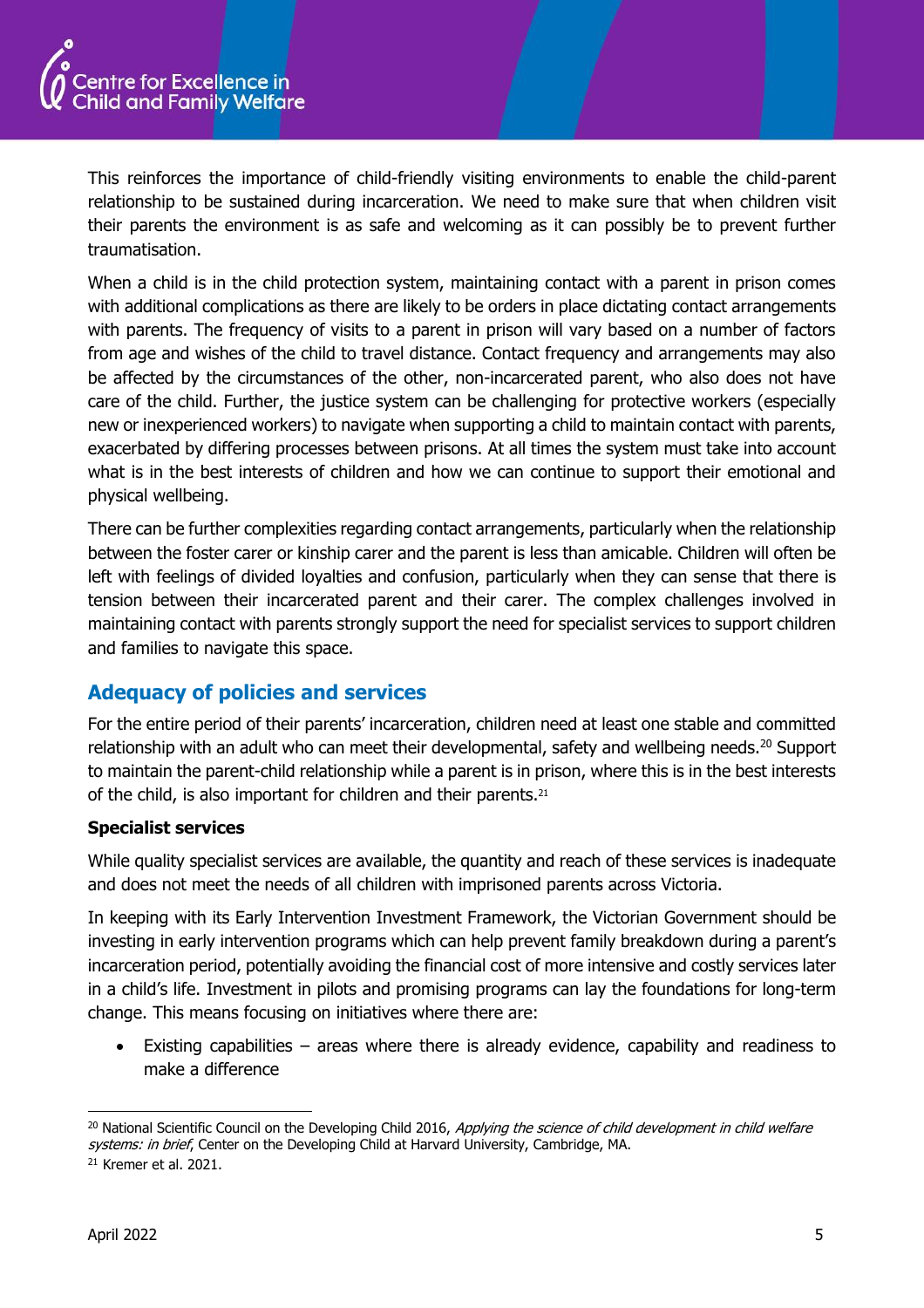

- Tangible results cohorts or issues that already have clearly definable and measurable outcomes that can be targeted
- Positive outcomes areas where the desire to reduce acute expenditure and improve wellbeing outcomes closely align.

For example, VACRO delivers four specialised programs that support children and families affected by parental incarceration, all of which have been evaluated. Despite evidence of their success and significant levels of unmet need, these programs remain small in scale. If these were to be scaled up, they could provide a potent form of early intervention to prevent incarceration becoming intergenerational. There is a need for adequate and sustainable funding to ensure all children affected by parental incarceration can access the services that will support them early in their life trajectories and prevent or mitigate the impacts that research shows can occur without appropriate and early supports.

It is important that the Victorian Government funds services to pilot and evaluate innovative programs when unmet needs are identified. Where these pilot programs are found to be effective, we urge the Victorian Government to provide them with ongoing funding.

#### **Recommendation**

Invest in the expansion of evidence-based and evaluated specialist services for children and families affected by parental incarceration so that all children in need of support in Victoria can access these.

#### **Upon arrest**

While Australian data is limited, research indicates that a significant number of children are present when their parent is arrested, an exposure which can be a contributing factor to a child's trauma.<sup>22</sup> If a child is not present during the arrest, a lack of formal processes for identifying if a person is a parent upon arrest can lead to circumstances in which children are left unattended or without adequate support. Currently, responses to children upon parental arrest are inadequate in Victoria.

In some international jurisdictions, including Sweden and parts of the US, children are provided with a basic minimum standard of care upon arrest, such as support from social workers co-located in police stations, and include all people being asked upon arrest about parenting responsibilities and care arrangements.<sup>23</sup>

The Centre recommends that the 2012 Protecting children: Protocol between Department of Human Services - [Child Protection and Victoria Police](https://www.dhhs.vic.gov.au/sites/default/files/documents/201706/Protecting-Children-CP-and-VicPol-protocol-2012.pdf) be reviewed, refreshed and updated to include mandatory processes to enquire about and record parenting responsibilities and care arrangements for children at the time of a parent's arrest and to guarantee a minimum standard of care for children.

<sup>22</sup> Arditti 2012.

<sup>&</sup>lt;sup>23</sup> Flynn, C, Bartlett, T, Fernandez Arias, P, Evans, P & Burgess, A 2015, Responding to children when their parents are incarcerated: Exploring the responses in Victoria and New South Wales, Australia, Children of Prisoners, vol. 32, pp. 4-27.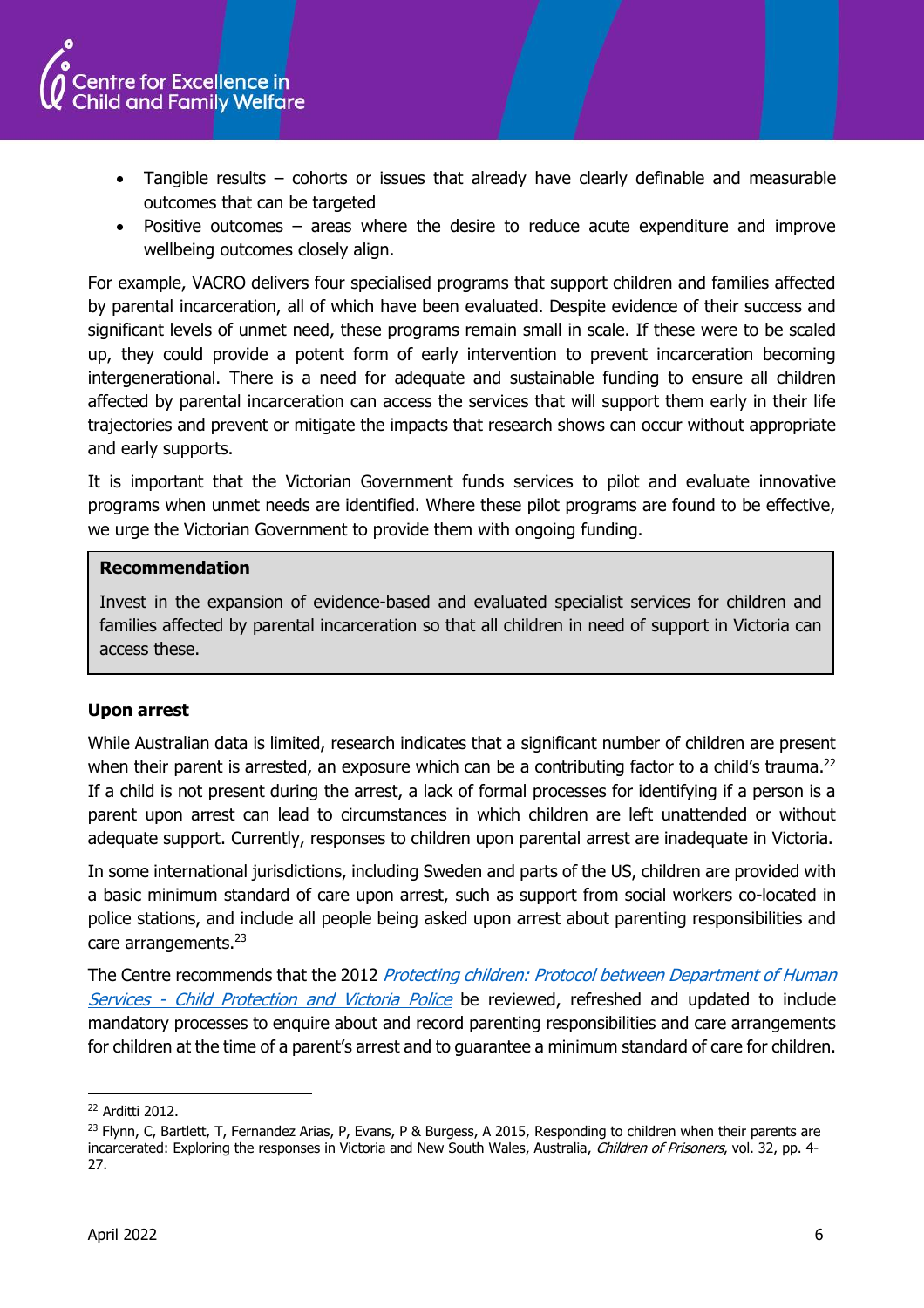

#### **Recommendation**

That Victoria Police develop and implement mandatory processes to enquire about and record parenting responsibilities and care arrangements for children at the time of a parent's arrest and to guarantee a minimum standard of care for children.

#### **Adult justice system responses to the needs of children and parents in prison**

The Centre welcomes recognition from Corrections Victoria (CV) that 'strong family connections play a pivotal role in promoting rehabilitation, reducing recidivism and supporting reintegration of individuals released from prison'.<sup>24</sup> CV's recently released document Family engagement and parenting: programs and services guide contains the following statement:

CV policy initiatives have moved away from seeing parenting or family engagement initiatives as optional services to ones that are critical for the effective operation of the system and that are vital in achieving its broader mission of reducing reoffending and increasing community safety.<sup>25</sup>

This position is strongly supported by the evidence. While there are a number of evidence-based parenting programs available to parents in prison, these are not currently available in all prisons. Five parenting programs are only delivered in Tarrengower Prison, meaning they are only available to mothers. While women in prison are more likely to have dependent children than men,<sup>26</sup> the high proportion of male prisoners (94 per cent of Victorians in prison) suggests that a significant number of fathers are missing out.<sup>27</sup> It is crucial that fathers are also provided access to quality parenting programs given that many will re-join their families on release and resume parenting responsibilities.<sup>28</sup> Information from our members suggests that where family violence has been present prior to incarceration, re-entry into the family can be fraught for all family members, suggesting that access to parenting programs for fathers could support safer environments for children after re-entry to the family.

#### **Recommendation**

Expand the availability of evidence-based parenting programs across all prisons.

<sup>&</sup>lt;sup>24</sup> Corrections Victoria 2022, Family engagement and parenting: programs and services guide, Victorian Government, Melbourne.

<sup>&</sup>lt;sup>25</sup> Corrections Victoria 2022, p. 4.

<sup>&</sup>lt;sup>26</sup> Bartels, L & Gaffney, A 2011, Good practice in women's prisons: a literature review, Australian Institute of Criminology, Canberra.

<sup>&</sup>lt;sup>27</sup> Australian Bureau of Statistics (ABS) 2021, Prisoners in Australia, 9 December, viewed 27 April 2022, [<https://www.abs.gov.au/statistics/people/crime-and-justice/prisoners-australia/latest-release>](https://www.abs.gov.au/statistics/people/crime-and-justice/prisoners-australia/latest-release).

<sup>28</sup> Charles, P, Muentner, L & Kjellstrand, J 2019, 'Parenting and incarceration: perspectives on father-child involvement during reentry from prison', Social Services Review, vol. 93, no. 2, pp. 218-261.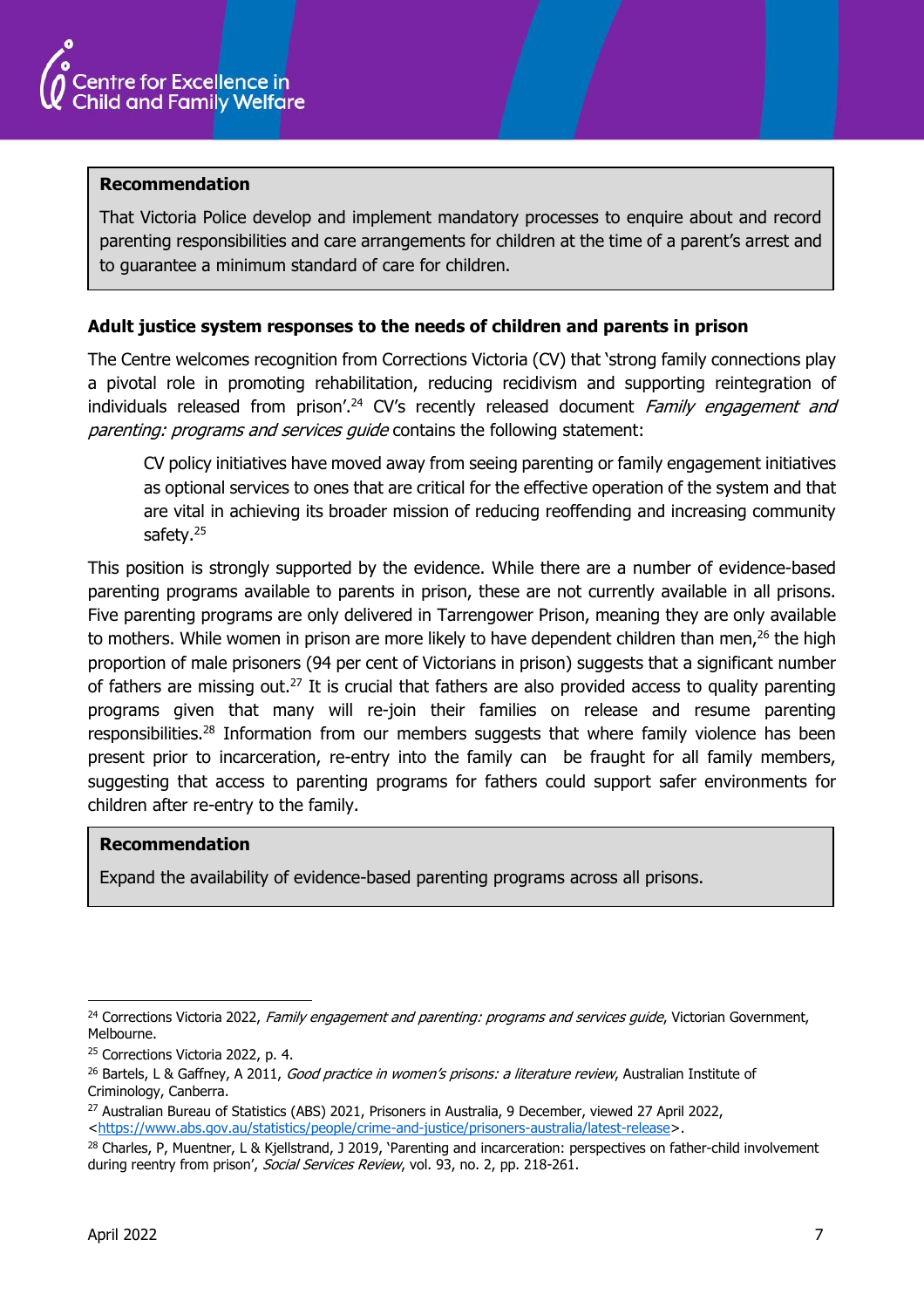

While the Family engagement and parenting: programs and services guide demonstrates the work taking place to deliver family-focused supports in the prison system, complementary work and attention in other systems and workforces is necessary to adequately meet the needs of children.

We recommend the establishment of a dedicated unit within the Department of Families, Fairness and Housing (DFFH) whose core work is to implement strategies to meet the needs of children affected by parental incarceration. DFFH are best placed to provide this support due to their existing mandates and experience supporting work with children with complex needs. This unit would maintain a focus on the rights and needs of the child in family engagement work, coordinate service responses and work closely with CV and child protection to achieve positive outcomes for children affected by parental incarceration. It would also look to the ways that other workforces, such as child and family services, including out-of-home care services, delivered by community services organisations (CSOs) can better meet the needs of these children.

#### **Recommendation**

Establish a dedicated unit within the Department of Families, Fairness and Housing (DFFH) whose mandate is to implement strategies to meet the needs of children affected by parental incarceration.

#### **Other areas for improvement**

#### **Support for the child and family services workforce and for carers**

Unfortunately, data is not available on the number of children affected by parental incarceration who are supported by child and family services. Information from our members indicates that the numbers are significant enough to warrant targeted training, resources and support for our workforce. This is particularly important as children affected by parental incarceration in contact with child and family services are more likely to have experienced or be experiencing multiple ACEs, and research shows that the number of ACEs experienced strongly predicts the likelihood of associated physical health, mental health and social and behavioural problems throughout life.<sup>29</sup>

There is currently no specific assessment process, framework or practice guide to assist child and family services, including out-of-home care workforces, to identify when a child is affected by parental incarceration and to provide appropriate support. While some organisations reported that they have an assessment process that would identify if a child had a parent in prison, this was not consistent across sector organisations.

The [Child Protection Manual](https://www.cpmanual.vic.gov.au/) provides guidance for situations when a child is placed in prison with a parent, but not for supporting a child in care who is affected by parental incarceration.

There are a range of opportunities to improve the capability of the child and family services workforce to identify and respond to children affected by parental incarceration. While our workforce uses trauma-informed and child-focused practice in their work, which puts them in a strong position

<sup>&</sup>lt;sup>29</sup> Emerging Minds 2020.